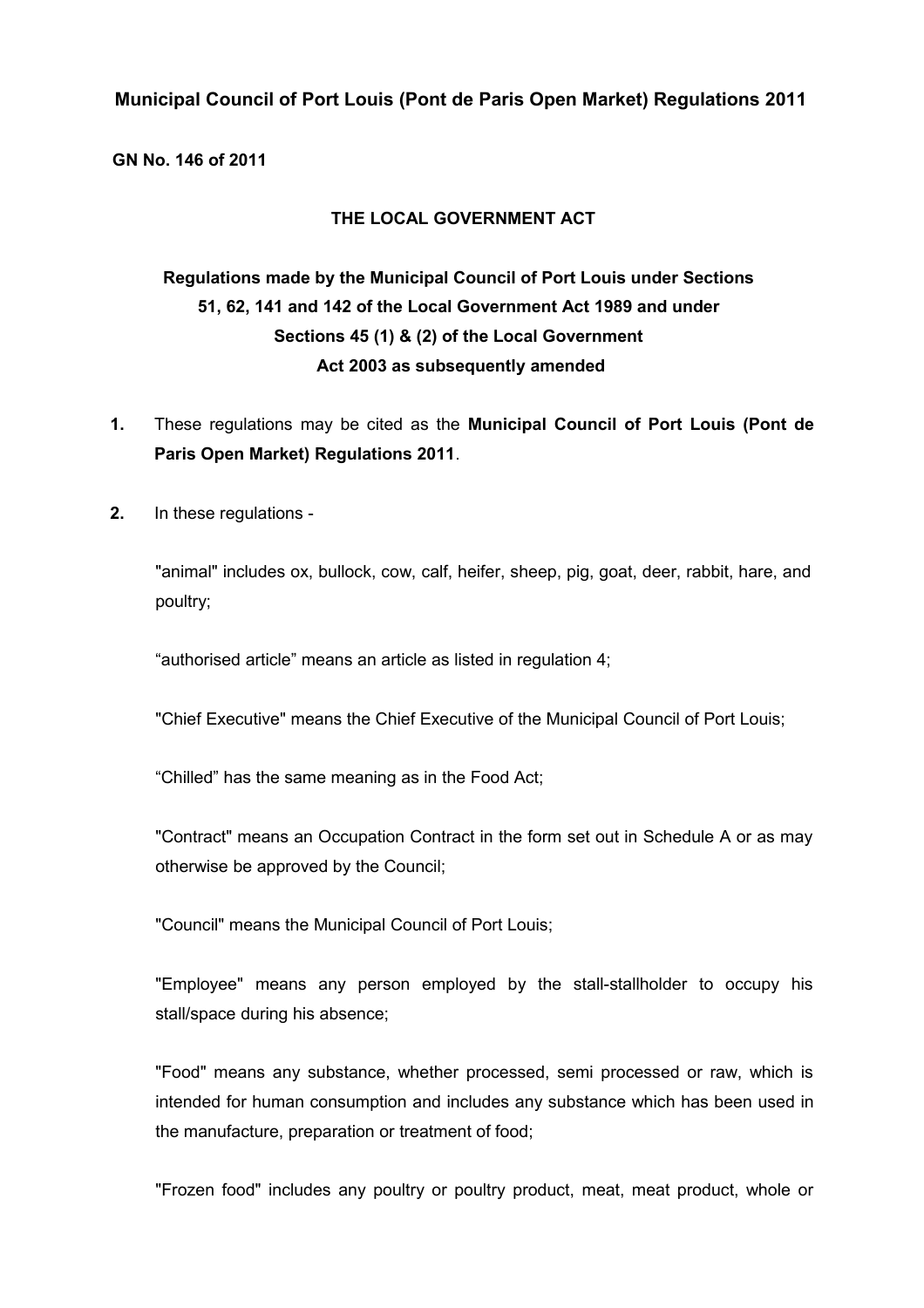filleted fish, fish product and sea-foods which have been maintained at a temperature of -18<sup>0</sup> C or below;

"Identification badge", means a badge in the form set out in schedule B;

"Inspector" means an officer of the Council appointed for the control and supervision of the markets/fairs;

"Market/Fair" means an outlet within the administrative area of the Council for the purchase and sale of authorized articles;

"Meat" includes every edible part of any animal fit for human consumption;

"Pont de Paris" means the covered part of La Paix Stream starting from (1) c/r Rémy Ollier/Eliacin François Streets along Eliacin Street up to its comer with Sir Seewoosagar Ramgoolam Street, (2) Sir Seewoosagar Ramgoolam Street with its c/r with Sir Virgil Naz Street;

"Salted Fish" means fish or any part of it which has been prepared and added with salt and fit for human consumption;

"Sanitary Authority" has the same meaning as in the Public Health Act;

"Stall/Space" means any stall or other space in the market/fair rented by the Council to a stallholder;

"Stallholder" means any person authorised by the Municipal Council to occupy a stall/space for the sale of authorised articles and includes an employee of the stallholder approved by the Council and who is duly registered with the National Pension Fund of the Ministry of Social Security, National Solidarity and Senior Citizens Welfare & Reform Institutions;

"Vegetables" include tubercule and any herbs, creepers or leaves;

"Venison" means any edible part of a deer, stag, hind including offals fit for human consumption.

**3.** (1) Every market/fair shall be divided into such sections as may be approved by the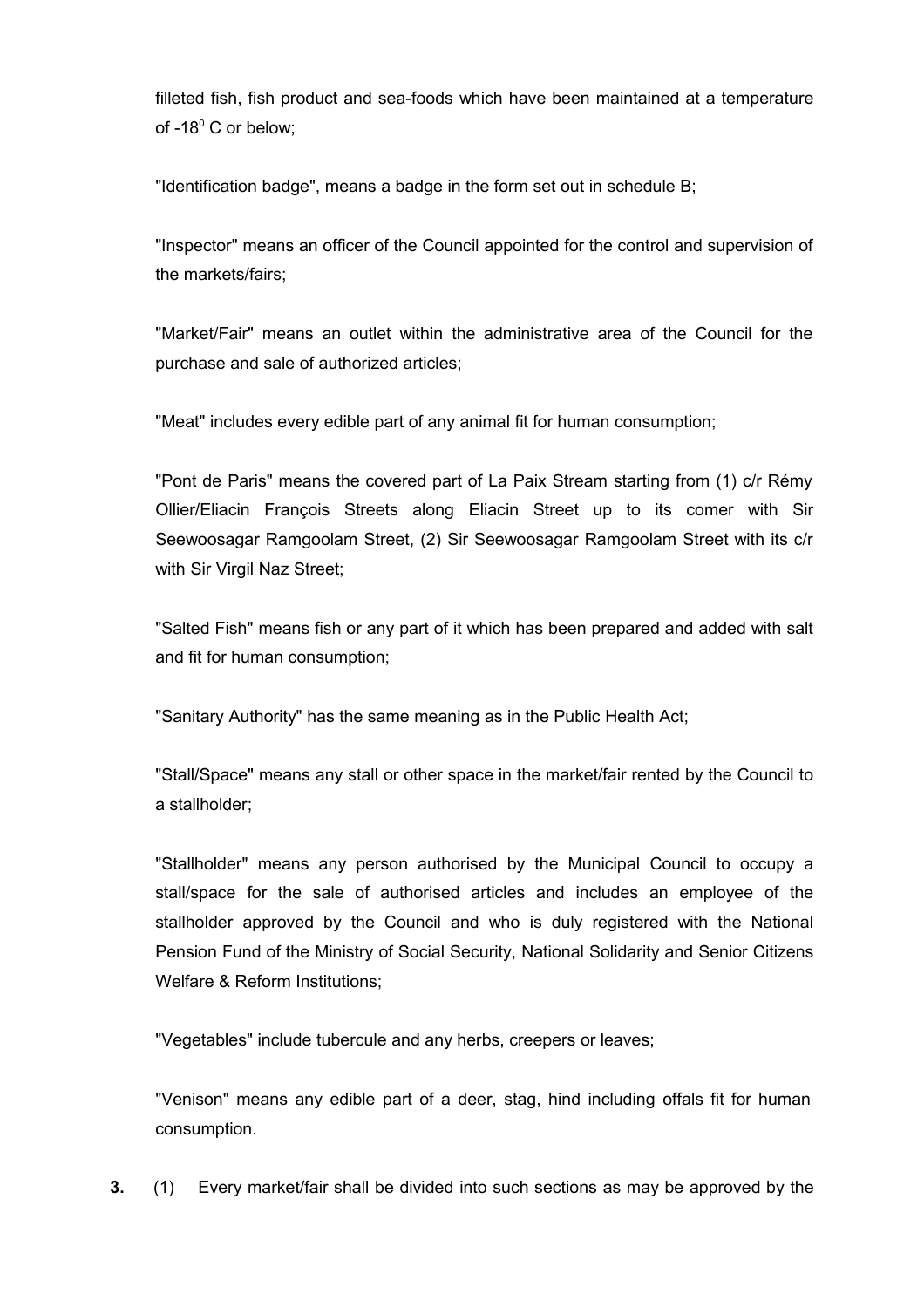Council.

- (2) The time at which the market/fair shall be opened on any day shall be from 06.00 a.m to 6.00 p.m unless otherwise directed by the Chief Executive.
- (3) Every market/fair shall be opened and closed at noon on public holidays unless otherwise directed by the Chief Executive.
- (4) Every market/fair shall be divided into sections, stalls or other spaces and the name of each lessee shall be posted up by the Council in front of each stall/space let to the lessee according to a plan approved by the Council.
- (5) The Council may determine the number of stalls or spaces to be allocated to a stallholder.
- (6) It shall not be lawful for a stallholder to erect or to cause to be erected any structure on his stall or space unless authorized by the Council.
- (7) All refuse shall be deposited or emptied in places set apart for that purpose and no person shall scatter or throw about in a market/fair any left overs, straw, leaves, peelings, wastepaper or other refuse of any sort.
- (8) Every butcher shall provide at his own expense a block for chopping purposes.
- (9) Every stallholder selling fresh meat and fish shall provide a chilling cabinet.
- **4.** (1) The following articles shall subject to paragraphs (2) to (11) be authorized articles which may be sold in a market/fair;
	- (a) full grown fruits, vegetables, edible roots, tubers, betel leaves, herbal plants not of a poisonous nature, pickles;
	- (b) haberdashery, fancy-goods, cutlery, earthenware, chinaware, glassware, toys
	- (c) milk, infused tea, coffee and cocoa, cakes, sweets, toddy curd, fresh butter, soft drinks, alouda, lemonade, minerals, fruit juices, non-alcoholic beverages, soda-water by retail only;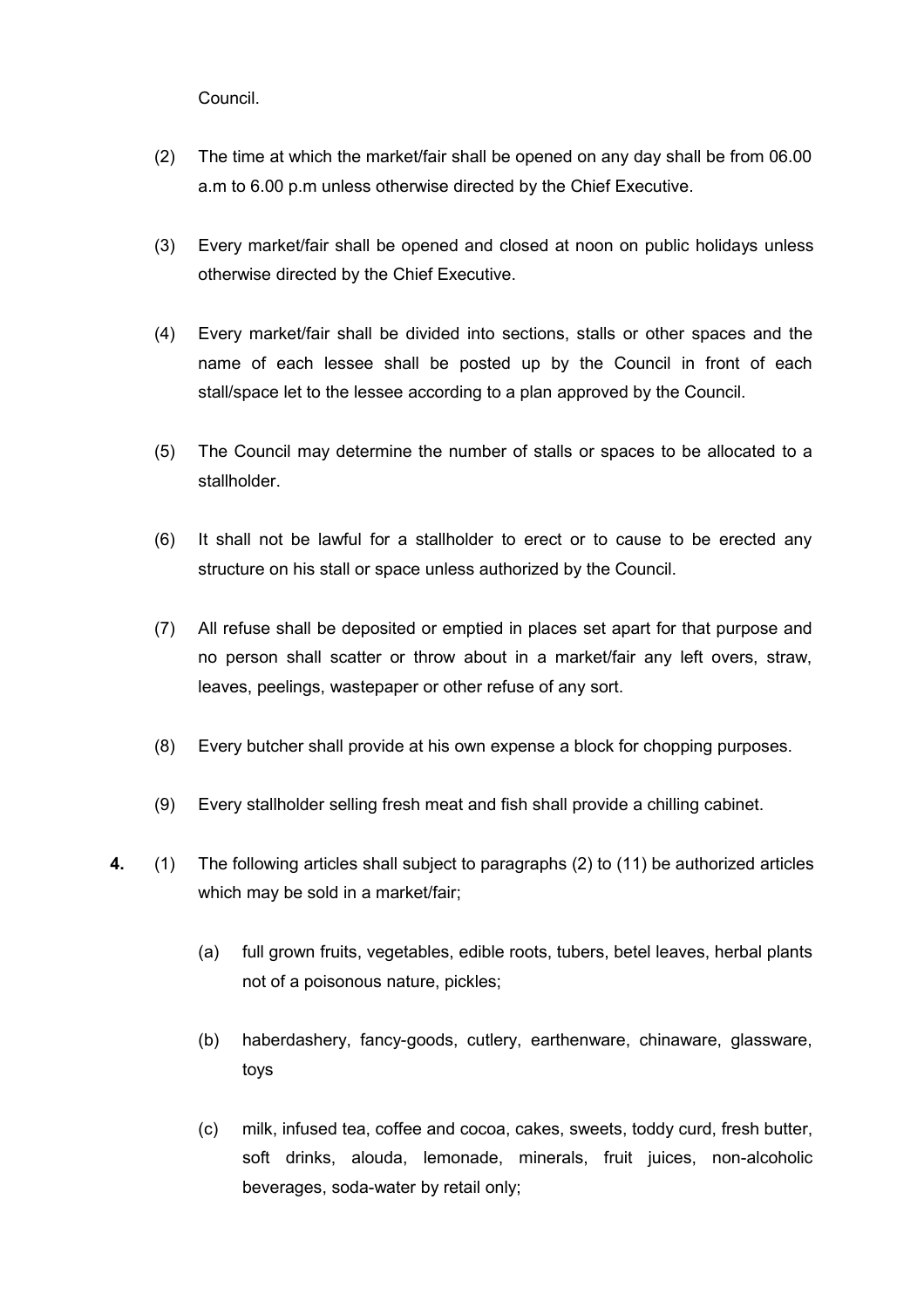- (d) meat, fish and dressed chicken, pork, sausages, black pudding and other preparations made from pork and tripe;
- (e) offals of goat, beef and sheep and Pork
- (f) poultry, turkeys, geese, ducks, guinea-fowls, pigeons, partridges and eggs;
- (g) venison and game;
- (h) fresh fish with exception hereinafter stated in schedule
- (i) seafoods;
- (j) salted and dried fish;
- (k) grain to be used as food;
- (l) bread, cakes, cooked food;
- (m) flowers;
- (n) baskets and other wickerwork;
- (0) chilled or frozen meat, frozen vegetables, frozen fish and frozen sea-foods;
- (p) honey and wax;
- (q) any other articles which may be approved by the Council.
- (2) No person shall introduce into a market/fair any of the following species of fish, sea-foods and other animal -
	- (a) the yellow-tailed croissant;
	- (b) the veille loutre or other wrasse;
	- (c) the varavara;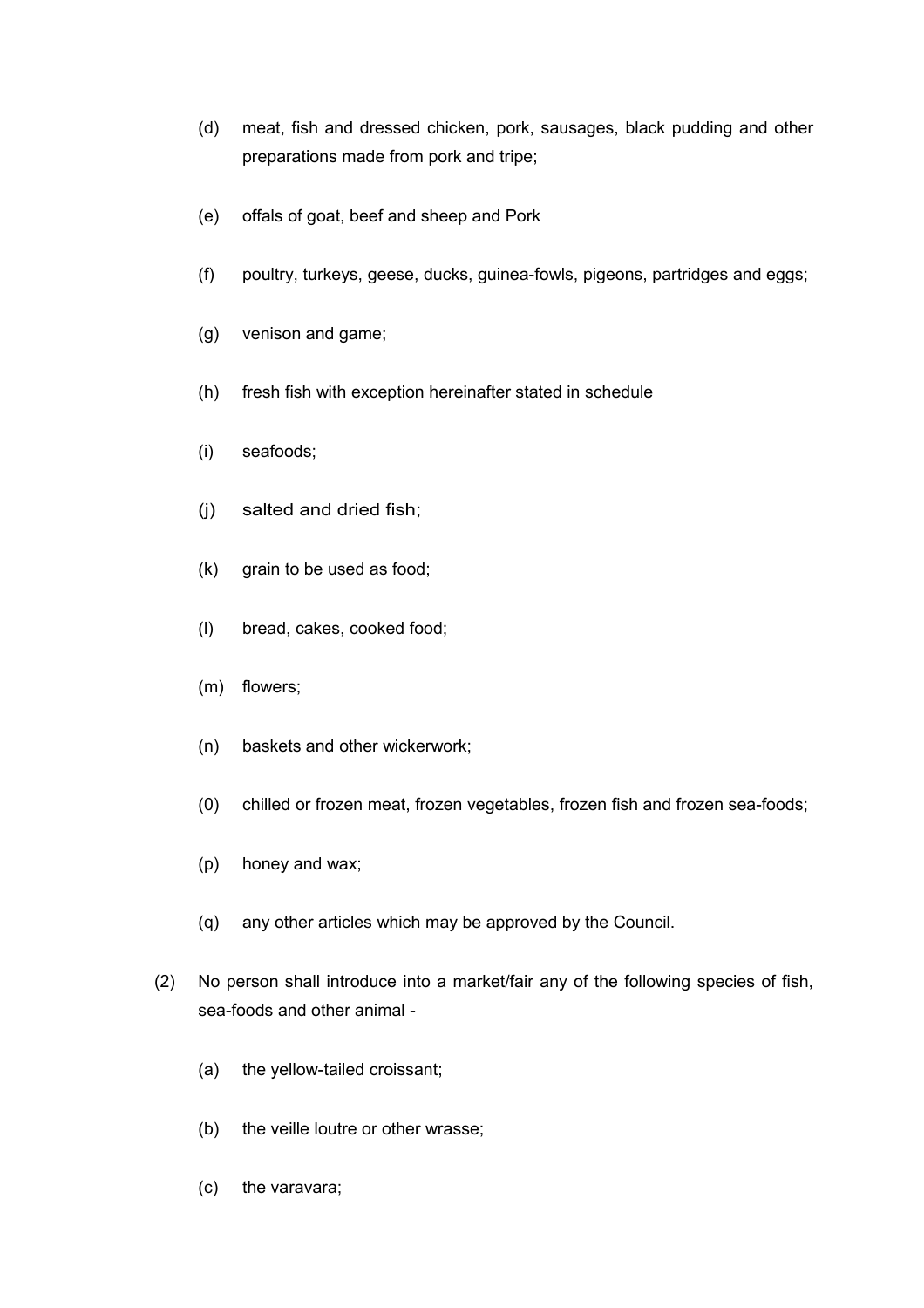- (d) the giblot;
- (e) the wrasse called crabe noire;
- (f) the cheval de bois;
- (g) the chemise;
- (h) the sinsillac;
- (i) the flat wrasse called bambara;
- (j) the crab with red spots;
- (k) the benitier;
- (l) the sea urchin;
- (m) the caret or hawk's bill turtle;
- (n) the laffe, if alive;
- (0) the boule-tangue;
- (p) the remora or pilot of the shark;
- (q) the caranx SP (carangue des bancs); and
- (r) grosse sardine (harengula ovalis).
- (3) Any 'poule-d'eau' and any 'carangue' above 7.5 kg in weight must be gutted before being brought into a market/fair.
- (4) The flesh of shark shall be exposed for sale on a separate stall at a distance from ordinary fish-stalls and bearing a distinctive label or sign.
- (5) No person shall expose for sale in a market/fair any sea-foods of any kind that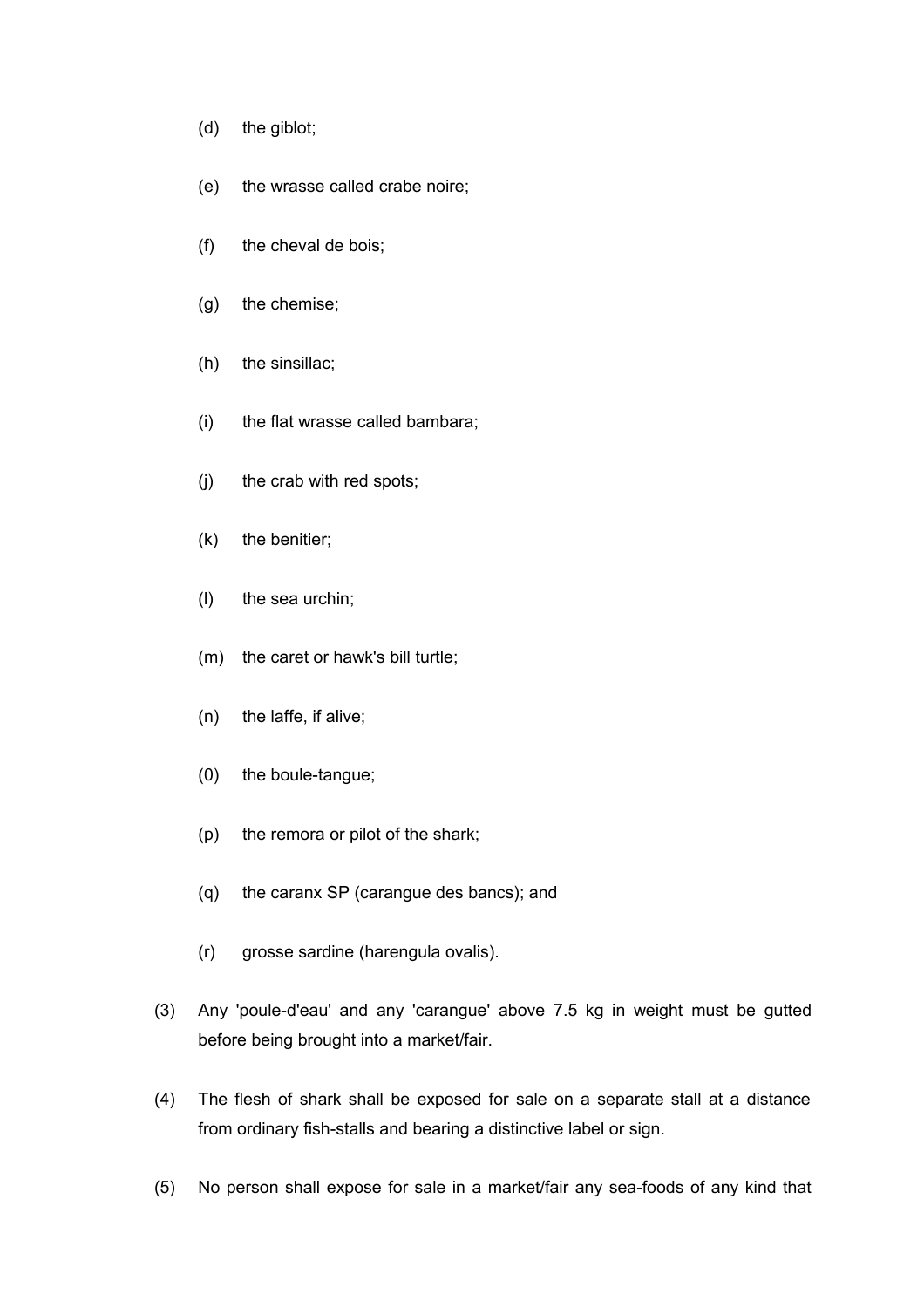are not in season or not of the size authorized in any enactment relating to fisheries.

- (6) No person shall introduce into a market/fair any locally grown mushrooms except the kind commonly called "champignon grosse patte".
- (7) No carcass of a sheep, lamb, goat or kid shall be received into a market/fair without the tail and part of the skin thereof adhering to it.
- (8) Goats' and kids' flesh shall not be sold or exposed for sale as mutton or lamb.
- (9) No person shall expose for sale in a market/fair any sausages, black pudding or preserved pork which have not been prepared in an approved abattoir or in a processing plate.
- (10) Any fish intended to be cut for sale shall forthwith be gutted and cleaned.
- (11) No meat shall be admitted into a market/fair unless it has been found to be fit for human consumption by the Mauritius Meat Authority or the Sanitary Authority.
- **5.** (1) Cooking of food shall be allowed only at specific spaces reserved for such purposes and approved by the Council.
	- (2) No person shall introduce dogs or such other domestic animals into a market/fair
	- (3) No person shall sit on the tables or stalls in a market/fair
	- (4) No person shall be allowed to enter a market/fair unless decently dressed and not be under the influence of intoxicating drinks or drugs.
	- (5) Every stallholder selling haberdashery products, or involved in the cooking of food or other similar activities shall be bound to keep in his custody at all times an appropriate fire extinguisher in good working condition.
	- (6) It shall not be lawful to expose articles for sale on any passage, open space between or on the sides of stalls, shops or booths or any unauthorized space.
	- (7) No barrel, basket, bag or other similar receptacle shall be kept inside a market,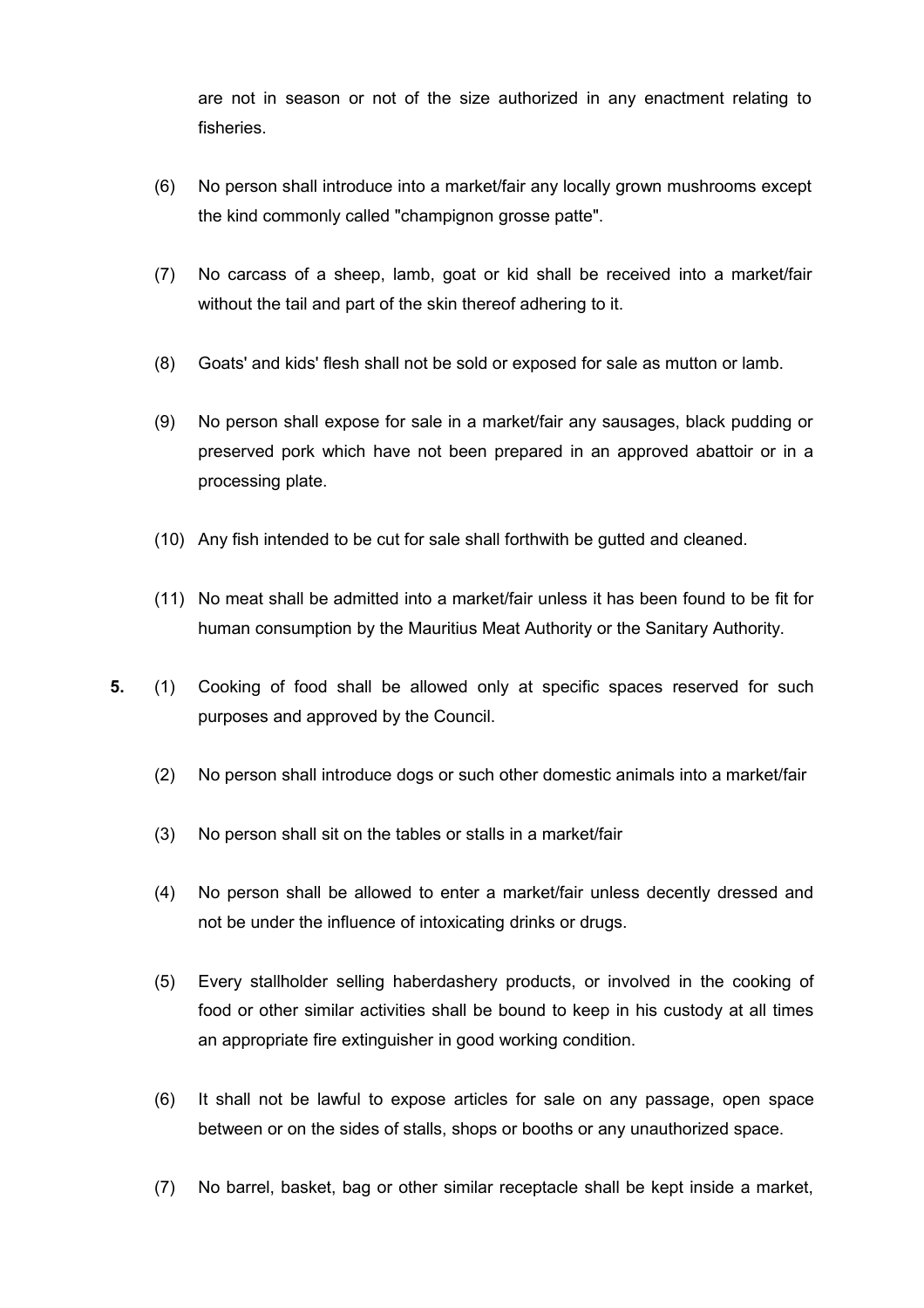except for the storage of grain, seed or other articles requiring special receptacles to be properly exposed.

- (8) No person shall cause any trouble in a market/fair or use foul, insulting or unbecoming language, or play games.
- (9) No person suffering from any communicable disease shall be allowed to trade in a market/fair.
- **6.** (1) Any article brought for sale into a market/fair shall be openly exposed in the stall or space allotted to a stallholder.
	- (2) The price of any articles or goods exposed for sale in the market/fair shall be conspicuously affixed on the article.
	- (3) No article shall be hawked or sold by auction in a market and no stallholder/employee or any other person shall annoy or stop any person with a view to offering or advertising his goods.
	- (4) Stallholders shall on demand produce to an inspector a certificate or other document or information establishing to the satisfaction of the inspector, the name, the address, the telephone number of the planter or the owner (if the seller is not selling vegetables grown by himself) of the vegetables exposed for sale by him at his stall in the market/fair.
	- (5) No meat shall be introduced or exposed for sale in a market/fair unless it has been prepared by an approved slaughter house and bears the mark of the slaughter house and is accompanied by a permit signed by the veterinary officer or the inspector of the slaughter house on which shall be stated -
		- (a) the name of the owner;
		- (b) the market/fair at which the meat is intended to be sold;
		- (c) the number and weight of carcasses and the quantity of sausages, blackpudding and other preparations intended to be introduced in the market/fair.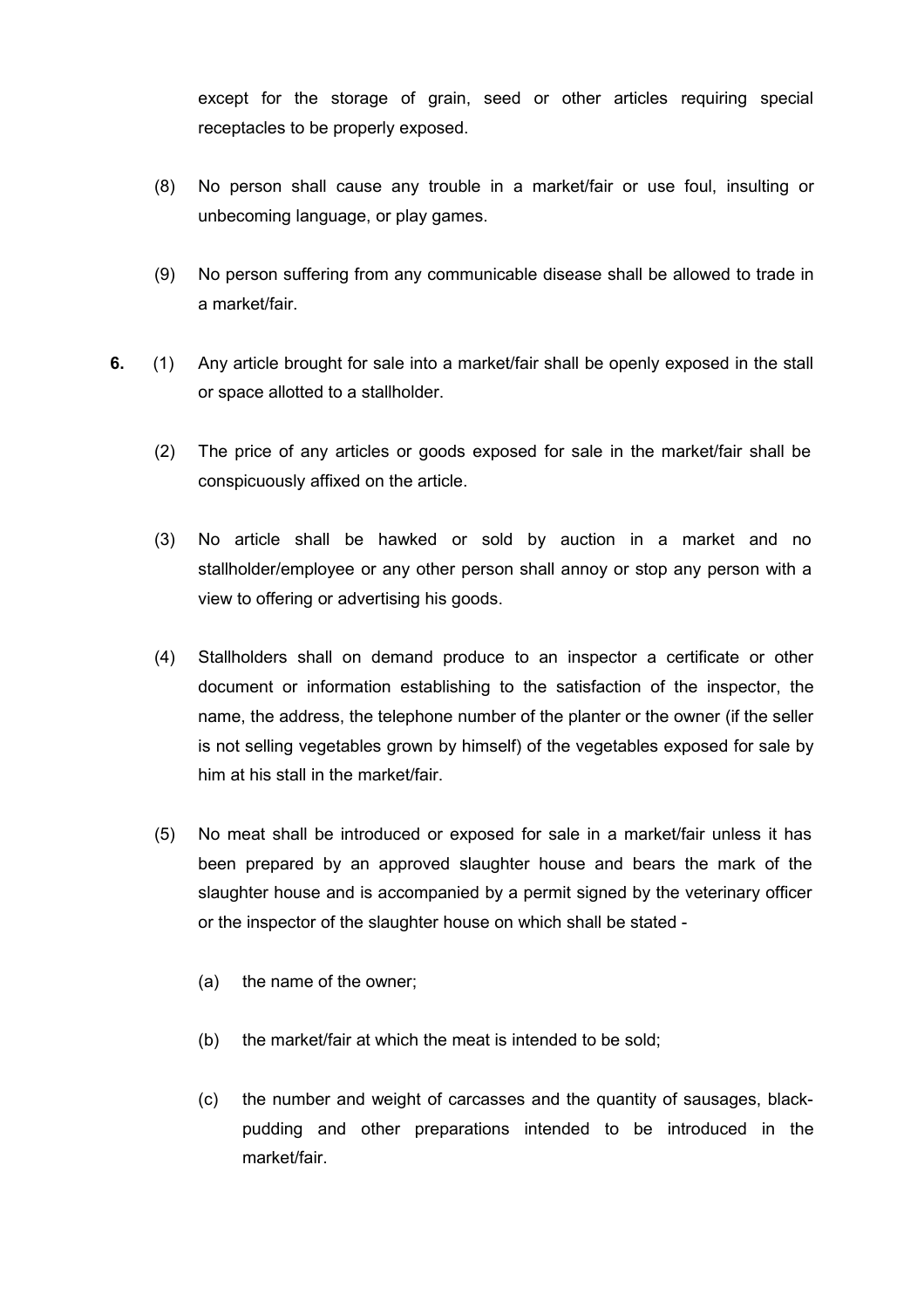- (6) No venison shall be introduced or exposed for sale in a market/fair unless it is accompanied by a certificate stating -
	- (a) the place where the animal was killed;
	- (b) the date of such killing; and
	- (c) the number of carcasses and their weight.
- (7) No animal shall either be slaughtered or dressed in any market/fair.
- (8) Every stallholder selling fish or tripe shall keep a supply of fresh water constantly at hand, in which he shall wash the articles sold by him to prevent bad smell.
- (9) Every fishmonger cutting or cleaning fish in a market/fair shall have a watertight vessel placed close to his stall and containing a sufficient quantity of quick lime or any approved disinfectant, wherein to put the offal.
- (10) No offal shall be thrown on the ground or within the market and its vicinity.
- (11) All fresh fish remaining unsold at the close of a market/fair should not be exposed for sale as fresh fish the next morning.
- (12) Frozen food sold by butchers or fishmongers in a market/fair shall be kept in freezer approved by an inspector.
- (13) No frozen food shall be removed from a freezer except as and when required for sale.
- (14) In the event of a power failure or breakdown causing the items stored in a freezer to thaw, the contents shall be disposed of as directed by an inspector.
- (15) No meat, chicken, fish or sea-foods which have been removed from a market/fair shall be reintroduced therein.
- (16) No frozen/chilled meat, chicken, fish or sea-foods shall be stored/exposed for sale together with fresh ones.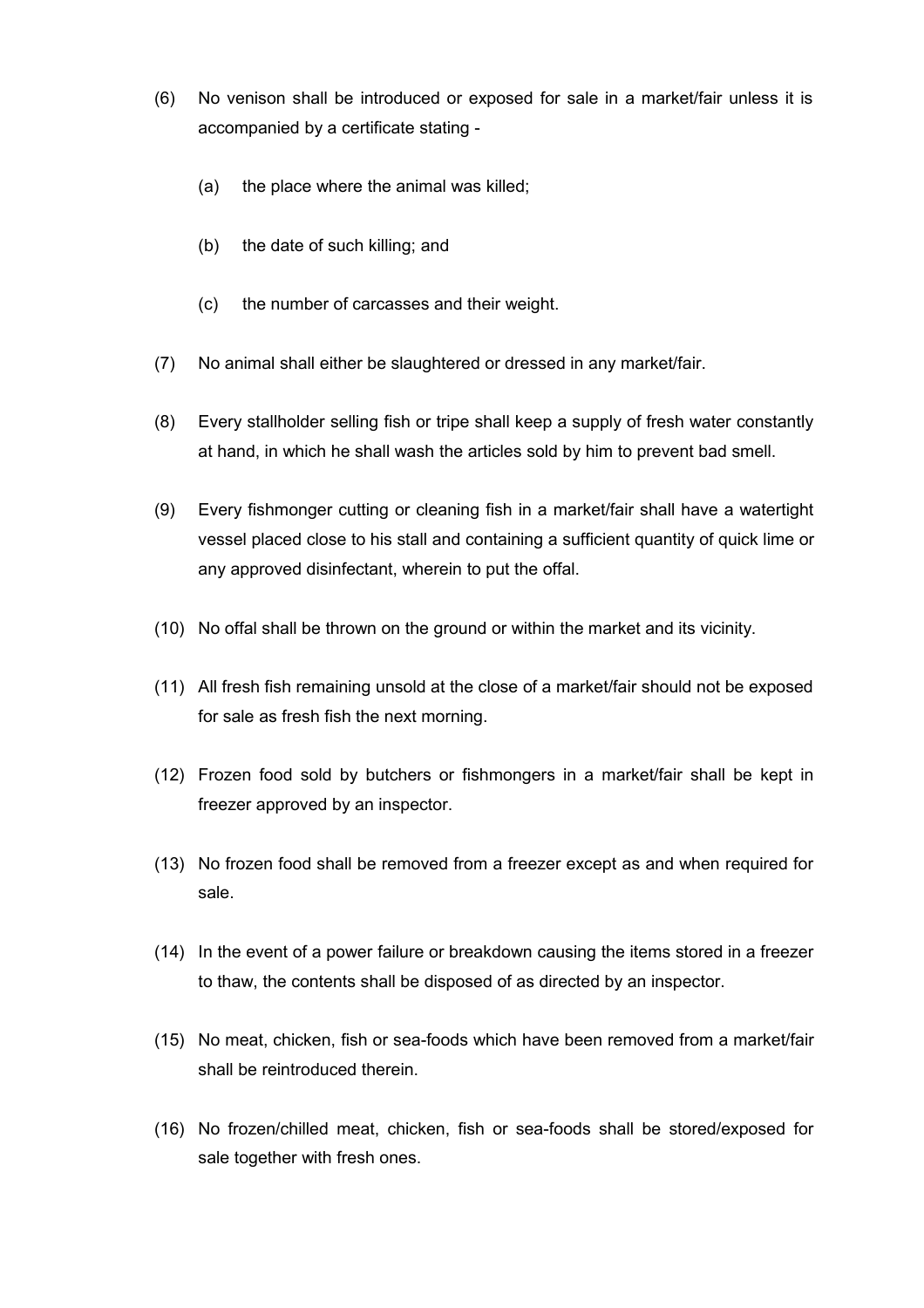- **7.** The holder of a stall or market/fair space shall be held responsible for the cleaning of the stall/space leased to him.
- **8.** Every vehicle bringing articles to a market/fair shall be unloaded outside the gates or in another designated area and shall be allowed to remain there only while being unloaded.
- **9.** (1) Every stallholder selling articles by weight or measure in a market/fair shall have his own appropriate weights, measures and instruments, duly assized under the Legal Metrology Act.
	- (2) Every stallholder selling by weight shall have a self indicating weighing instrument.
	- (3) The weighing instrument shall be placed in such a position that the weighing of goods and the indicated weight are simultaneously clearly visible to the purchaser.
	- (4) A set of appropriate weights, measures and instruments, duly assized under the Legal Metrology Act, shall be kept at the office of the Inspector in charge of the market/fair.
	- (5) It shall be lawful for any purchaser to request an inspector on duty in the market/fair to verify the quantity of his goods purchased, and should the said quantity not be found correct, the stallholder who has sold the goods shall make up the difference.
- **10.** (1) The Council may allocate, by *contrat à durée determiné* any stall or space under such conditions as may be laid down in an Occupation Contract in the form set out in Schedule A. Any such contract may be renewed as approved by the Council.
	- (2) Every stallholder shall when on duty wear the identification badge issued to him by the Council.
	- (3) (a) A stallholder may employ such persons as may be necessary to assist him.
		- (b) The name of the employee shall be notified to the inspector who shall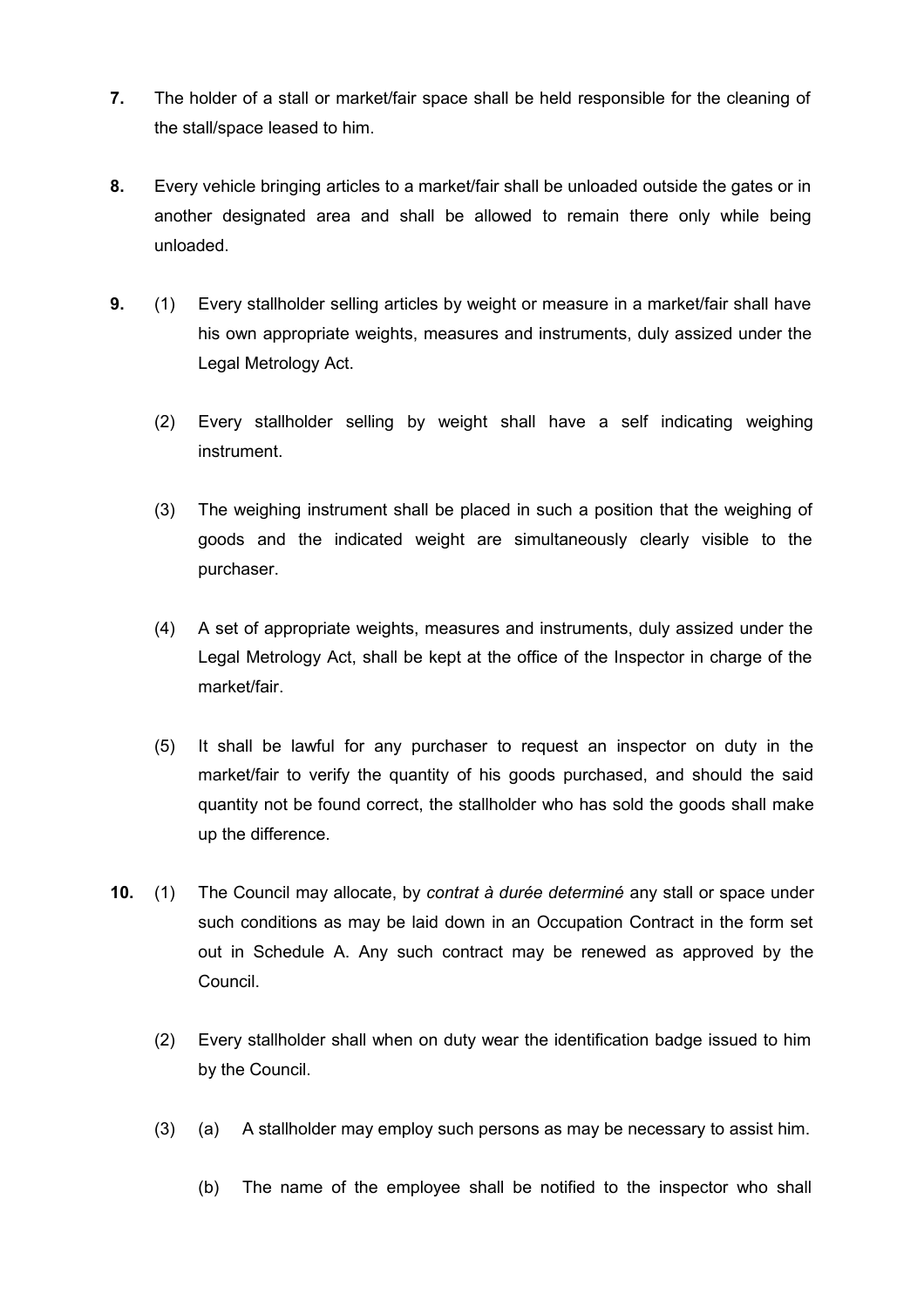thereupon issue an identification badge to the employee by the Council.

- (4) No stall or space allotted to a stallholder shall be sublet/be assigned.
- **11.** (1) It shall not be lawful for any person including the holder of the trade fee receipt, permit or other authorization issued under an enactment to sell whether by hawking or otherwise or to expose or offer for sale any authorised article at any place within the Council area situated at less than 500 metres from a market/fair.
	- (2) The provision of the preceding paragraph shall not apply to licensed shopkeepers and auctioneers and holders of permits issued by the Council.
- **12.** (1) No person shall write, paint, scribble or stick bills or posters on any wall, fixture or part of a market/fair or to cause any damage to any building, outhouse, or construction forming part of an annex to a market/fair or to any object contained therein.
	- (2) No person shall feed birds or allow food articles to be exposed in such a way that the birds get access to them.
	- (3) No stallholder shall store, display or sell in any market/fair any explosive materials, fireworks, hazardous liquids, bulk gases or any substance which might be a source of danger.
- **13.** (1) An inspector may take such measures as may be necessary to maintain order in a market/fair and to ensure that these regulations are complied with.
	- (2) For the purpose of paragraph (1), an inspector may
		- (a) Seize and detain or destroy any article which is not an authorised article and which is exposed for sale in a market/fair;
		- (b) Seize and destroy any article which is unfit for sale; or
		- (c) Give such directions to a stallholder as he considers necessary.
	- (3) Every stallholder shall comply with a direction given to him pursuant to paragraph  $(2)(c)$ .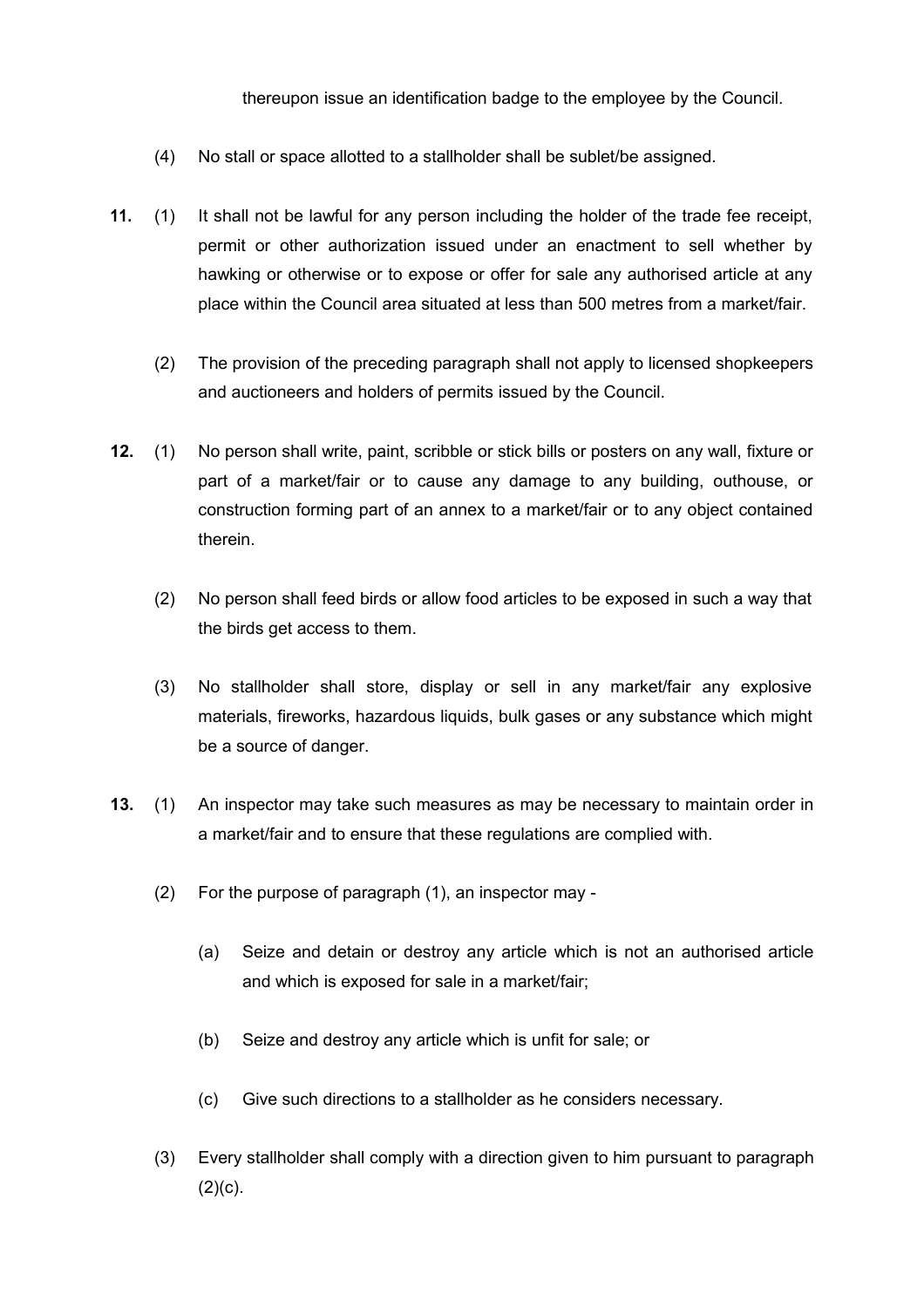- **14.** Every stallholder or employee shall at all times keep clean and tidy the stall/space occupied by him, including such places used for the storing of goods/foods.
- **15.** Every stallholder who shall employ another person/s to sell in his place shall declare the fact to the Inspector in Charge of the market/fair who shall inscribe the name, age and address of the said person in a register to be kept especially for that purpose. He should also produce a recent passport size photograph of the said employee for the purpose of registration.
- **16.** All stallholders should not allow children or any person not registered as an employee to stand behind any stall in the market/fair.
- **17.** (1) No person in a market/fair shall
	- (a) smoke or spit on the ground or beg;
	- (b) create any disturbance or make use of any foul or abusive language;
	- (c) play music in such a way so as to incommodate his neighbours or any member of the public;
	- (d) throw any litter, refuse or filth except in refuse bins or plastic bags in specifically designated areas;
	- (e) store any goods or article behind a stall, unless, in the exercise of his trade as stallholder or employee;
	- (f) bring in the market/fair any bicycle, vehicle, dog or other animals;
	- (g) write, paint, scribble on any wall, fence, structure, building, outhouse or construction in the market/ fair;
	- (h) wash any utensils inside and/or within the precincts of the market/fair.
	- (2) It is strictly forbidden to leave behind any personal belongings or articles of any kind or description inside the market/fair after the closure of same.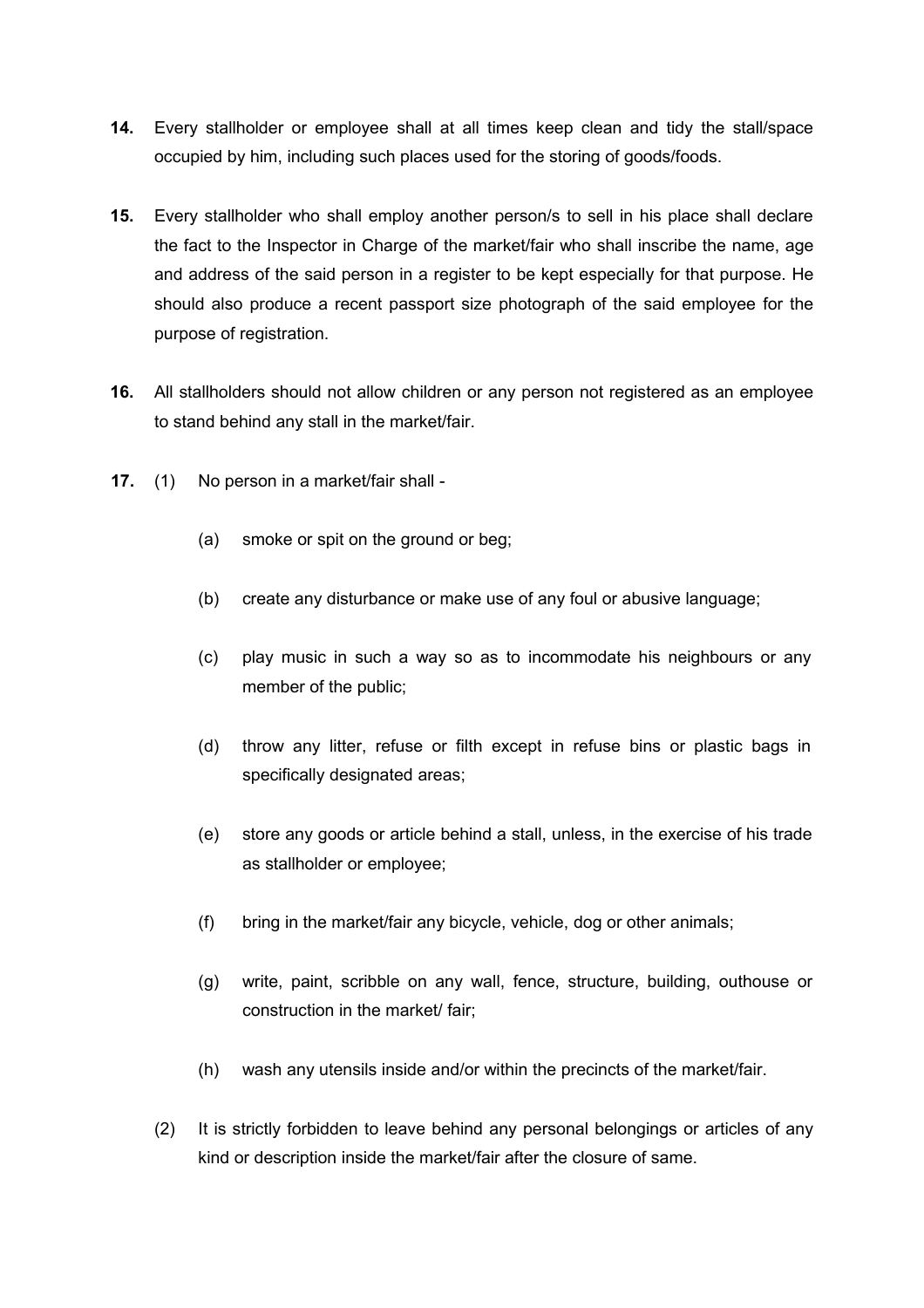- **18.** No foodseller or breadseller shall
	- (a) sell any cooked food or bread except in clean covered receptacles adequately protected;
	- (b) use any newspapers, magazines for the wrapping of cooked food or bread which shall only be wrapped in white paper or plastic wrappers;
	- (c) handle any cooked food or cake except with proper utensils approved by the Inspector.
- **19.** If any person hinders, persists, obstructs or molests, with or without force or violence, any Municipal Councillor, or the Chief Executive, or any Inspector, it shall be lawful for the Council to declare such stall, shop or place temporarily vacant, pending enquiry and prosecution, if any, and final decision of the competent court. All articles exposed for sale therein shall be removed at once and, if not so removed, shall be forfeited.
- **20.** The stallholder shall sell or offer for sale only the item/s mentioned in the contract signed between himself and the Municipal Council.
- **21.** Any person who contravenes these regulations shall commit an offence and shall, on conviction, be liable to a fine not exceeding ten thousand rupees **(Rs 10,000)**.
- **22.** These regulations shall be in addition to, and not in derogation of, any regulations made under an Act relating to the sale of food for human consumption.
- **23.** These regulations shall be deemed to have come into operation on 04 February 2011.
- **24.** The Municipal Council of Port Louis (Pont de Paris Open Market) Regulations GN 133 of 2011 are consequently revoked.

Made by the Municipal Council of Port Louis on 04 February 2011.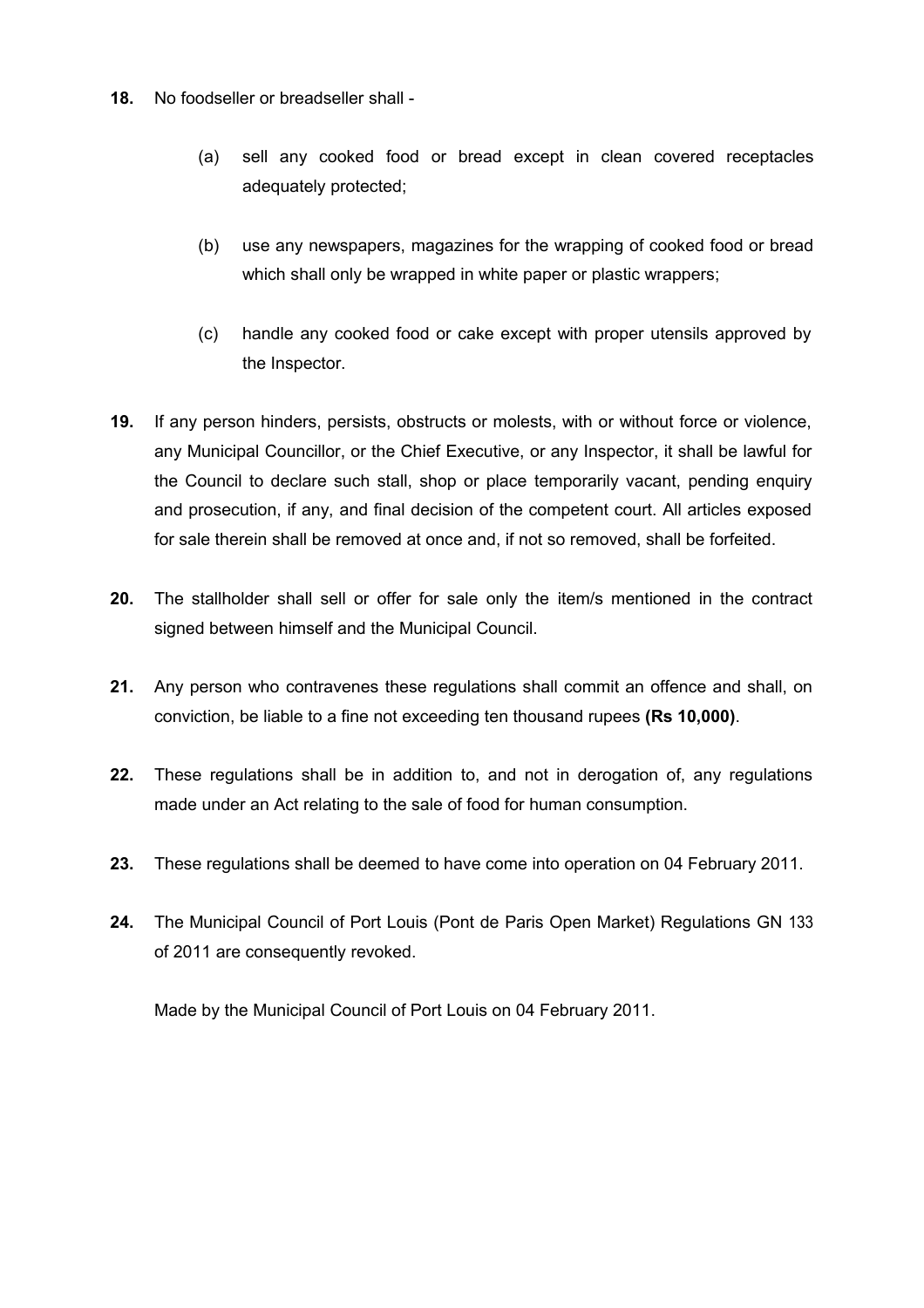### **SCHEDULE A**

## [Regulation 2]

### **Occupation Contract**

Between the Municipal Council of Port Louis represented by its Chairperson/Lord Mayor and by its Chief Executive

AND

| Mr |  |
|----|--|
| C. |  |

The Stallholder

The Lessor

It has been agreed as follows:-

- 1. The Lessor grants to the stallholder the right of occupation of stall no. ....................... …..... in the …………………………….……… section at the …………………………………………….. Market/fair for the purpose of trading therein.
- 2. The aforesaid right of occupation shall cover the period of .................................... months as from …………………………………..to ………………………..……………….
- 3. The right of occupation is granted in consideration of a fee which amounts to Rs……………………….… per stall and shall be paid in full by the stall-occupier ………………………………………. at latest or by …….………….……………………...

Such payment shall be made at the ………………….……………………………………… Cashier's Office, ….……………………………………………

- 4. The stallholder shall in addition pay a monthly rent of Rs ………………………………… in advance to be paid not later than the last day of each month.
- 5. (i) Should the Stallholder fail to pay any fee by the due date referred to in paragraph 3 or of the rent referred to in paragraph 4, the Council may rescind the contract through notice in writing and without judicial or extra judicial process.
	- (ii) Such rescision shall be without prejudice to any other action which the Council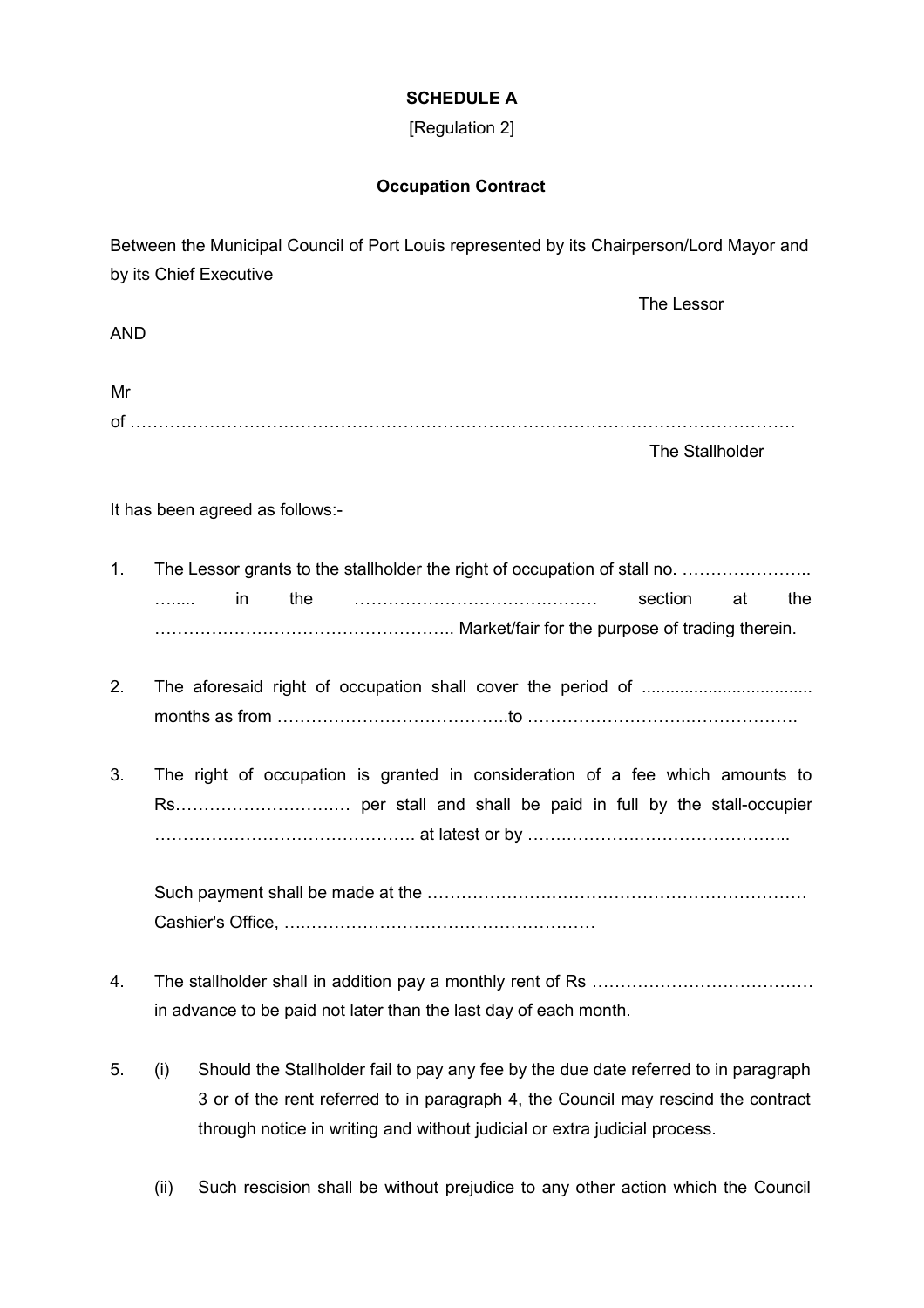may be entitled to take against the stallholder. The Stallholder shall forthwith vacate the stall and remove all the articles therefrom. He shall not be entitled to receive any indemnity whatsoever.

- 6. The stallholder's death shall put an end to the contract unless he leaves a widow or a heir who is willing to continue his right of occupation, in which case, the said widow or heir shall be entitled to take over his right and obligations under the contract.
- 7. The Council reserves the right to cause any stall to be so altered, repaired and reconstructed as it may deem advisable without payment of any compensation to the stallholder. Such right shall include any alteration, repair or reconstruction of the interior installation of any stall should the Council consider it advisable.

In the latter case the Council shall place at the disposal of the Stallholder such other stall or stalls as may be advisable in order to enable him to continue his trade.

- 8. Should the stallholder be found guilty by a Court in virtue of a contravention of these regulations or any other enactment relating to trade in any market/fair or the sale of food for human consumption, the Council may rescind the contract by notice in writing and without any judicial or extra judicial process. In that case, the Stallholder shall, forthwith, vacate the stall and remove all articles therefrom. He shall not be entitled to receive any indemnity whatsoever from the Council.
- 9. If the stallholder makes use of any electric appliances or refrigerator, he shall make his own arrangements with the CEB for the supply of electricity after approval by the Health Inspector.
- 10. The stallholder shall be responsible for the good maintenance of the stall allotted to him. He shall make good at his own costs all damages caused to his stall in the exercise of his trade. He shall replace, at his own costs such articles as defective tiles and worn out chopping blocks.

Made in duplicate this …………………………………………………………………………..

….……………………… *Stallholder* ……………………………. *Lord Mayor* …..…………………. *Chief Executive*